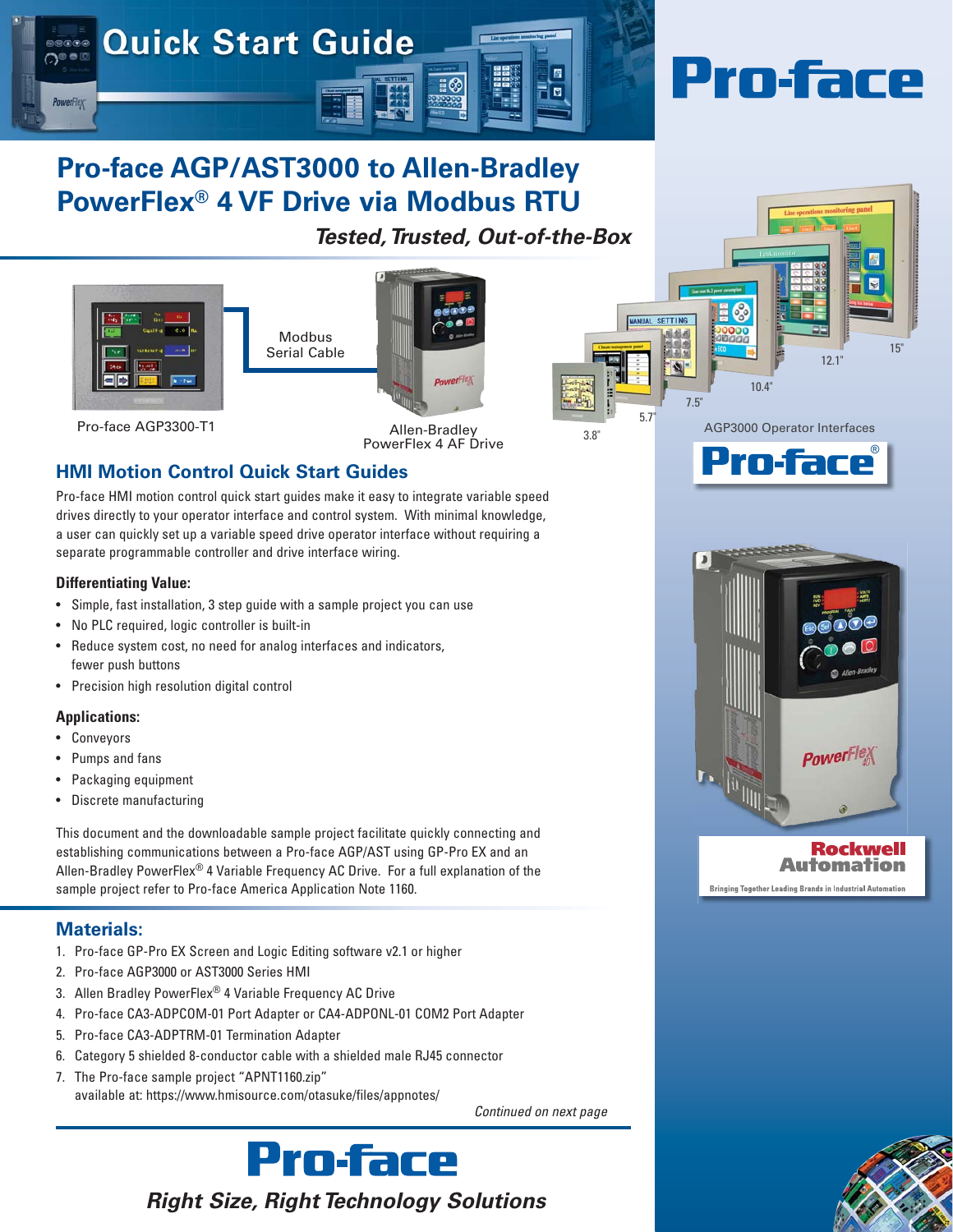# **Easy Configuration**

## **STEP 1 - Connecting to the Drive**

The PowerFlex 4 Drive communicates using the Modbus RTU protocol via the RJ45 (DSI) port located on the front.

- **1.** To make this cable connection quickly, use the following Pro-face cable adapters:
	- a. CA3-ADPTRM-01 Breakout Adapter
	- b. CA3-ADPCOM-01 Port Adapter for COM1 (\*AGP3302B COM2) or CA4-ADPONL-01 Port Adapter for COM2 (\*Not for use with AGP3202B)
- **2.** In the sample project, COM1 on the AGP3300T is connected to the PowerFlex 4 Drive via RS422\485 2 Wire communication. For this reason, the following cable diagram (fig 2a) indicates to use the CA3-ADPCOM-01 adapter. If COM2 will be used in your project, simply substitute the CA4-ADPONL-01 adapter for the CA3-ADPCOM-01 adapter. The color codes shown in the diagrams match the RJ45 CAT5 TIA/EIA 568A and 568B cable standards. **These port adapters are not simply gender changers.**



### **STEP 1 - Cable Adapters:**



#### **2a** - Cable Diagram



#### **2b** - Cable Diagram to build the cable without using the Pro-face adapters